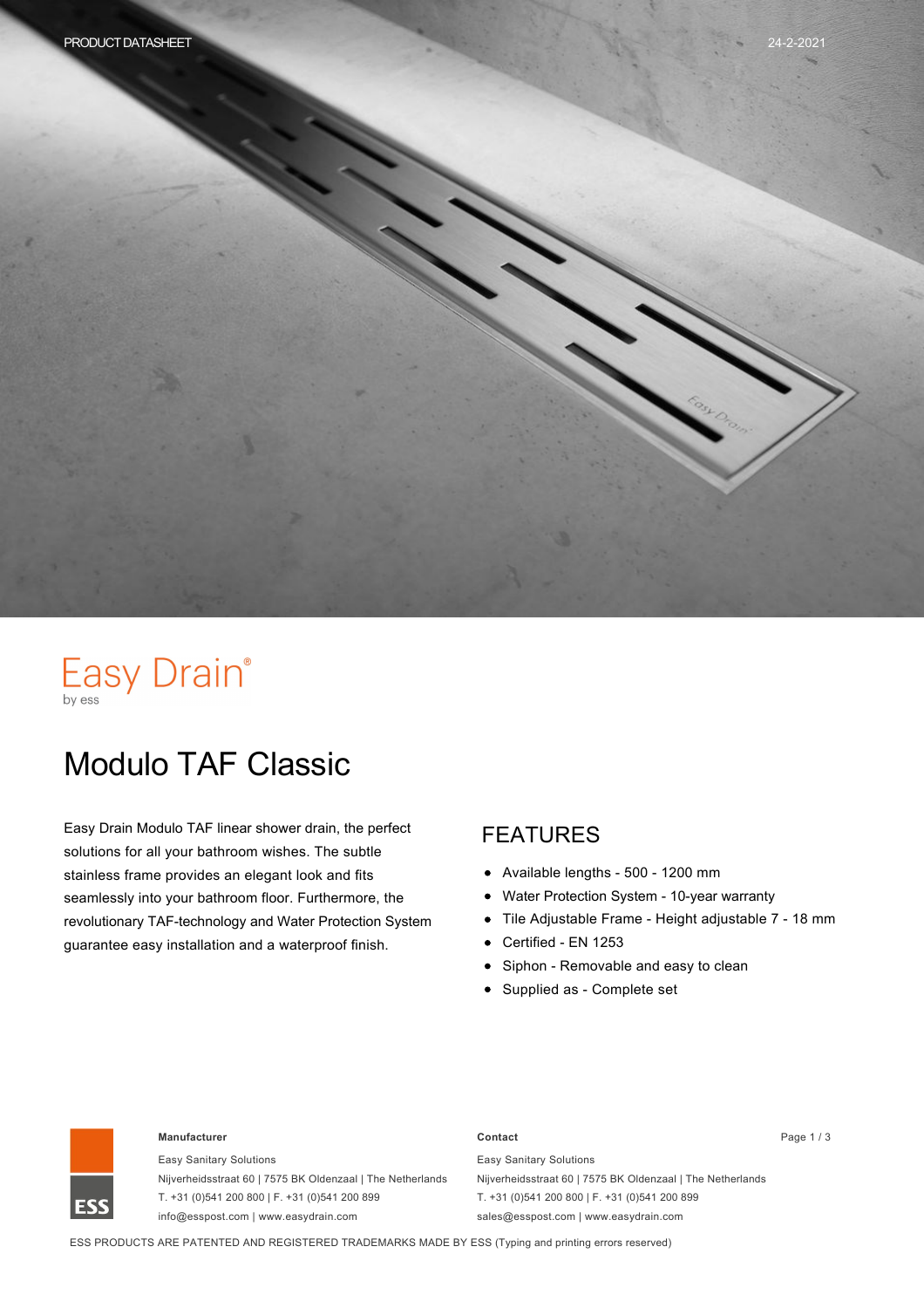# GENERAL

| Modulo TAF                                |
|-------------------------------------------|
| Modulo TAF Classic                        |
| Rectangular shower drain                  |
| 500, 600, 700, 800, 900, 1000, 1100, 1200 |
| Complete                                  |
| New construction, Renovation              |
| EN 1253, ETAG-022, cUPC, DIN 18534        |
|                                           |

### **INSTALLATION**

| Substrate                                   | Concrete / Sand Cement, Wooden floors, Lewis sheets     |
|---------------------------------------------|---------------------------------------------------------|
| Floor finish                                | Glass Mosaic, Tiles / Mosaic, Natural stone, Thin tiles |
| Height adjustable feet                      | Included                                                |
| Installation option                         | Wall, Floor                                             |
| Outlet                                      | Horizontal                                              |
| Connection (mm)                             | 50 (Global) / 56 (UK)                                   |
| Min. installation depth (mm) (built-in set) | 83                                                      |
| Min. installation depth (mm) (incl. grate)  | 90                                                      |

#### DRAINAGE

| Max. drainage capacity entrance (I/min) |  |
|-----------------------------------------|--|
| Max. drainage capacity wall (I/min)     |  |
| Max. drainage capacity (I/min)          |  |

#### **BUILT-IN SET**

| Pre-assembled sealing membrane | Included           |
|--------------------------------|--------------------|
| Siphon features                | Cleanable          |
| Water seal height (mm)         | 50                 |
| Outlet                         | Horizontal         |
| Material siphon                | Polypropylene (PP) |
|                                |                    |

### **DESIGN**

| Grate finish              | <b>Brushed stainless steel</b> |
|---------------------------|--------------------------------|
| Grate pattern             | Modern; Unique; Classic        |
| Grate width (mm)          | 54                             |
| Grate tile insert (mm)    | N.A.                           |
| Adjustable grate          | <b>No</b>                      |
| Frame type                | TAF (Tile Adjustable Frame)    |
| <b>TAF Frame material</b> | Stainless steel (304)          |
| Design frame finish       | N.A.                           |
| Frame width (mm)          | 62                             |
| Wheelchair accessible     | Yes                            |
| Extension set available   | Yes                            |



#### **Manufacturer Contact** Page 2 / 3

Easy Sanitary Solutions Nijverheidsstraat 60 | 7575 BK Oldenzaal | The Netherlands T. +31 (0)541 200 800 | F. +31 (0)541 200 899 info@esspost.com | www.easydrain.com

Easy Sanitary Solutions Nijverheidsstraat 60 | 7575 BK Oldenzaal | The Netherlands T. +31 (0)541 200 800 | F. +31 (0)541 200 899 sales@esspost.com | www.easydrain.com

ESS PRODUCTS ARE PATENTED AND REGISTERED TRADEMARKS MADE BY ESS (Typing and printing errors reserved)